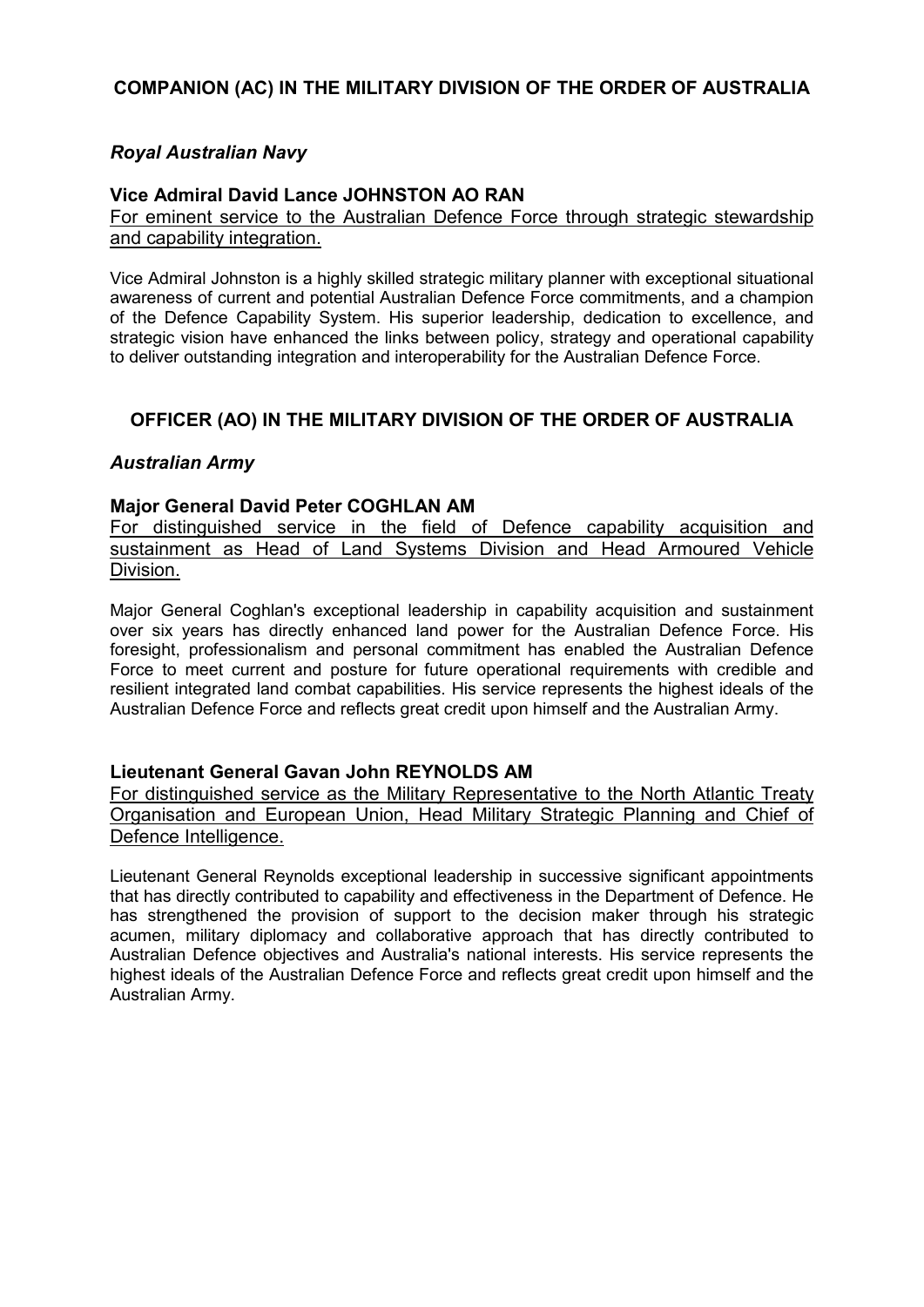# **MEMBER (AM) IN THE MILITARY DIVISION OF THE ORDER OF AUSTRALIA**

# *Royal Australian Navy*

### **Rear Admiral Wendy Anne MALCOLM CSM RAN**

For exceptional service in surface ship sustainment for the Australian Defence Force.

Through outstanding leadership, deep industry understanding and business acumen, Rear Admiral Malcolm has significantly advanced the material support of Navy's fleet and the performance of the naval sustainment industry. Her outstanding devotion laid the foundation for an enduring capability that will support Navy over an extended period in demanding strategic circumstances and create sustainable opportunities in industry for generations of Australians to come.

### **Rear Admiral Ian Gordon MURRAY RAN**

### For exceptional service to the Australian Defence Force in strategic logistics and operations support.

Rear Admiral Murray's leadership, professionalism and dedication to the field of military logistics has rendered a lasting positive impact. His experience, outstanding knowledge and initiative have been integral in the restructuring of a number of logistic support systems that will increase responsiveness to evolving demands and enhance safety and security of supply. His resolve to develop sovereign explosive ordnance production capability will eventually see increased resilience in the support of Australian Defence Force strategic capabilities.

# **Commodore Steven John TIFFEN RAN**

### For exceptional service in surface ship acquisition and sustainment for the Australian Defence Force.

Commodore Tiffen significantly advanced the Australian Defence Force surface ship acquisition and sustainment capability through distinguished leadership, exceptional program management, and extraordinary political acumen over ten years of service as a senior leader in Defence. In a dynamic, complex and operationally demanding period, he demonstrated superior performance, delivering enduring benefits which will underpin the nation's naval construction program for decades to come.

# **Captain Letitia Deborah VAN STRALEN CSC RAN**

For exceptional service in senior leadership positions by enhancing culture and people systems, and building a framework for positive engagement with all people in the Royal Australian Navy.

Captain van Stralen performed her roles as the Director Navy People Career Management and Chief of Staff to the Chief of Navy to an exceptional level. Through her leadership, dedication and compassion she has enhanced workplace culture and people management systems, building a framework for positive engagement with all people in the Royal Australian Navy. Her outstanding dedication to duty has delivered enduring benefits for people across the Royal Australian Navy.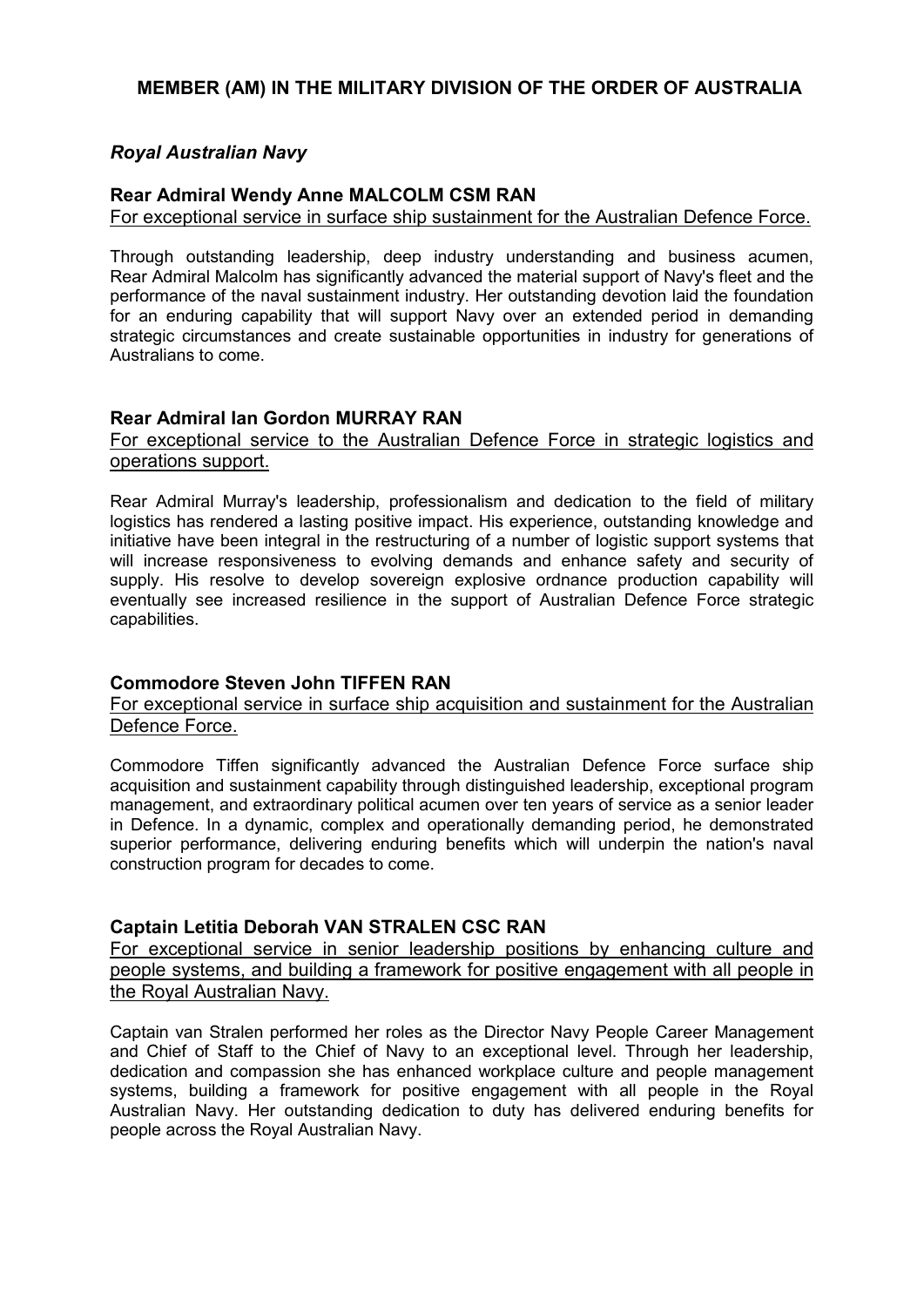### **Commodore Gregory John YORKE CSC RAN** For exceptional service to the Royal Australian Navy in senior command positions.

Commodore Yorke displayed professional excellence, conspicuous dedication to duty and devotion to the Navy in the areas of operations, workforce planning analysis and representation. His efforts contributed to Navy's ability to balance workforce requirements against predicted future capability requirements thereby ensuring a sustainable workforce model designed to support Navy in meeting national commitments. His engagement with Victorian companies and organisations has enhanced Navy's standing and reputation.

# *Australian Army*

### **Major General Jason Peter BLAIN DSC CSC**

For exceptional performance of duty as Director General Force Options and Plans, Branch Head National Security Division in the Department of the Prime Minister and Cabinet and Commander 7th Brigade.

Major General Blain has led improvement in key capability management, command and force modernisation appointments for the Australian Army and Australian Defence Force. His leadership to prioritise capability within the Australian Defence Force and provide actionable strategic advice has enhanced Australia's national interests. His exceptional leadership enabled the Australian Army to provide sustained support to domestic operations while achieving modernisation outcomes essential to the Australian Army maintaining a credible capability. His service represents the highest ideals of the Australian Defence Force and reflects great credit upon himself and the Australian Army.

## **Brigadier Matthew Ivan BURR**

For exceptional service as Commander of the 4th Brigade force assigned as Commander Joint Task Force 646 and Commander Joint Task Group 629.2.

Brigadier Burr has demonstrated exceptional commitment and leadership in directing Defence's contribution to the Victorian Government's emergency management responses and to Army outcomes. He has enhanced the Australian Defence Force reputation through the application of outstanding leadership, skill and judgement. This has delivered exceptional outcomes which constitute a remarkable contribution to the whole of government response to two of the most significant disasters experienced by the State of Victoria in recent history.

# **Principal Chaplain Darren Peter JAENSCH**

For exceptional performance of duty in Chaplaincy leadership and development particularly as the Director General Chaplaincy - Army

Principal Chaplain Jaensch's exceptional leadership as the Director General Chaplaincy - Army has optimized relevant and effective chaplaincy across Army. His wisdom, persistence and compassion have progressed the recruiting and integration of gender and culturally diverse, full and part-time and multi-faith chaplains. This diverse but integrated chaplaincy has proved highly effective for Army in recent domestic operations. His leadership is in the finest traditions of the Australian Army and the Australian Defence Force.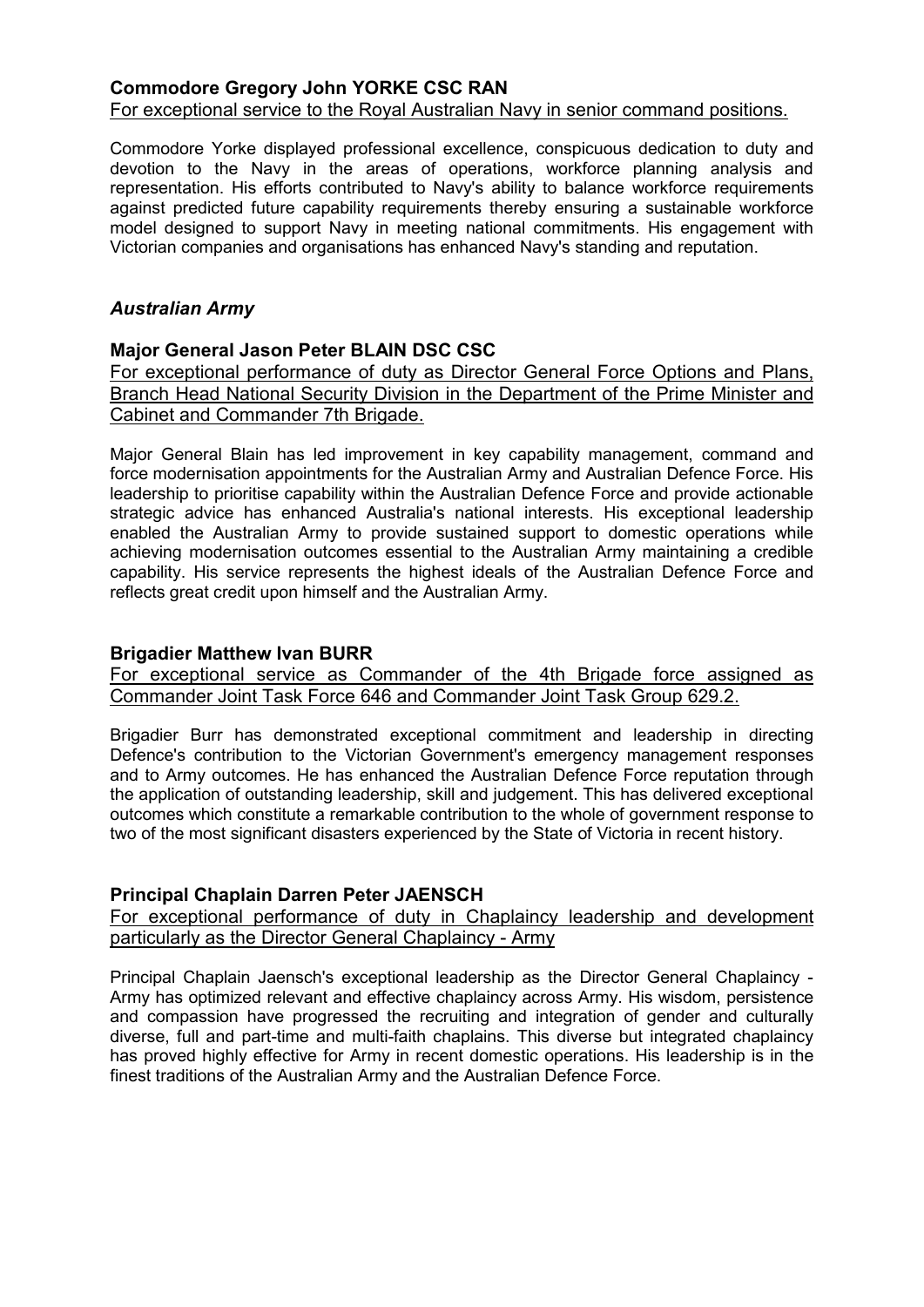# **Major General Paul Andrew KENNY DSC DSM**

For exceptional service to the Australian Defence Force in the field of Special Operations command and senior staff appointments.

Major General Kenny has provided exceptional service consistently across a number of roles over a prolonged period to Army's Special Operations capability. His service represents the highest ideals of the Australian Defence Force and reflects great credit upon himself and the Australian Army.

### **Colonel Andrew Paul MOSS CSM**

For exceptional service and significantly enhancing the operational effects and capabilities of the Australian Defence Force.

Colonel Moss demonstrated exceptional service to the Australian Defence Force over multiple postings as Staff Officer Grade One Military Commitments - Army, Commanding Officer 2nd/14th Light Horse Regiment (Queensland Mounted Infantry) and Chief of Staff, 1st Division and Deployable Joint Force Headquarters. His achievements have culminated in a significant impact upon the Australian Defence Force's contribution to multiple operations and the multi-domain environment. His leadership and dedication to duty have profoundly enhanced the Australian Defence Force's operational effects and capability.

### **Major General Christopher Robert SMITH DSC CSC**

For exceptional service as Chief of the Defence Force Liaison Officer to the Chairman of the Joint Chiefs of Staff United States and as Director General Land Operations, Army Headquarters.

Major General Smith's exceptional leadership has directly strengthened the relationship between the Australian Defence Force, the United States and the Australian community. His contribution to Australia's national interests through enhancing the Australian Defence Force's military capability and strengthening Australia's relationship with the United States have ensured the Australian Defence Force remains a trusted, credible and capable force. His service represents the highest ideals of the Australian Defence Force and reflects great credit upon himself and the Australian Army.

# **Brigadier Malcolm Dalziel WELLS DSC**

### For exceptional service as the Deputy Commander 2nd Division and Joint Task Force 629 and Commander of Joint Task Force 629 during OPERATION COVID-19 ASSIST.

Brigadier Wells significantly enhanced Army's ability to support, command and control domestic operations and Defence Aid to the Civil Community as the Deputy Commander of the 2nd Division. His exemplary leadership, organisational ability and foresight improved the operational capability of Headquarters 2nd Division, enabling it to effectively lead multiple Joint Task Forces across Australia during OPERATION COVID-19 Assist.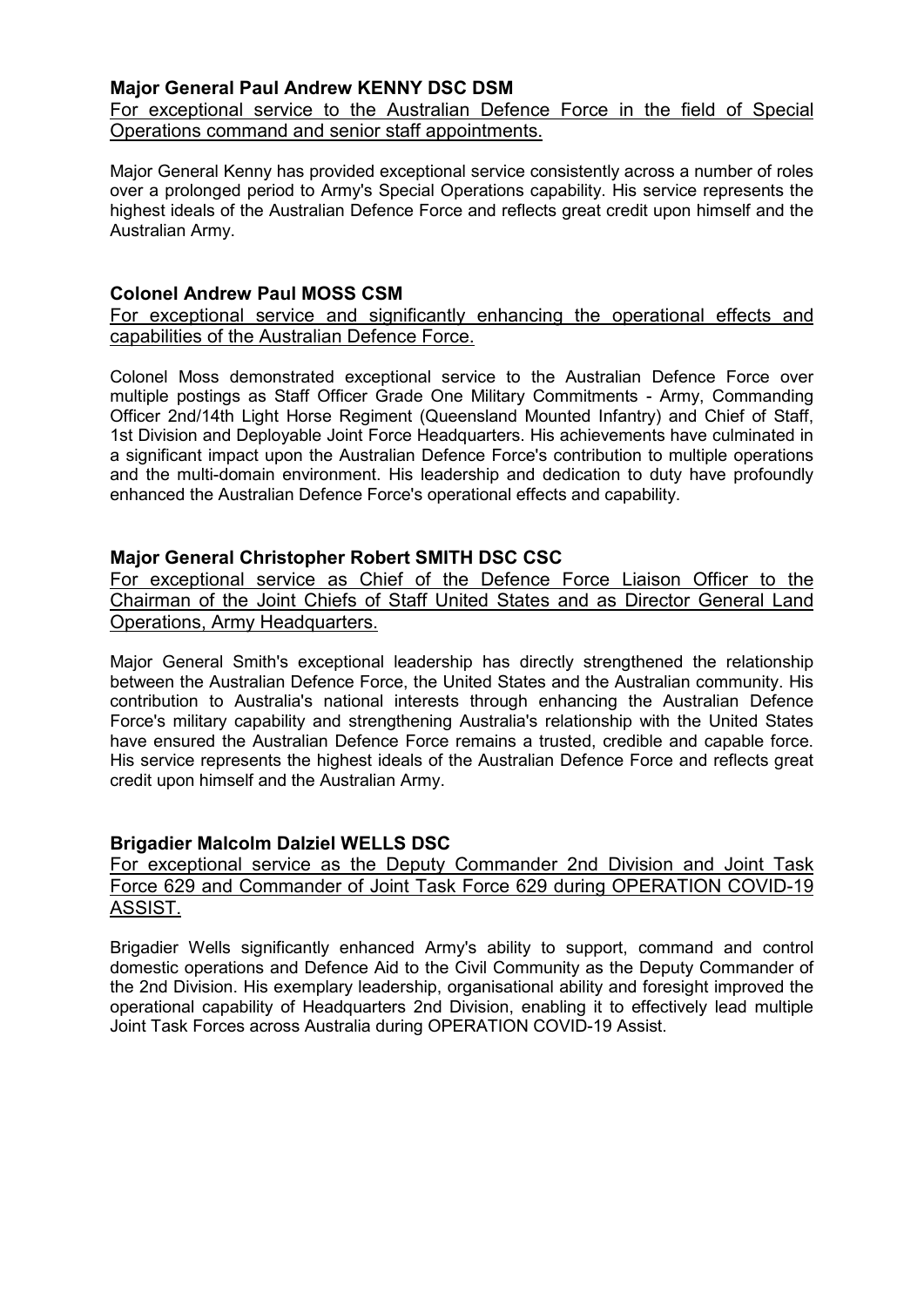# *Royal Australian Air Force*

# **Air Commodore Angela Maria CASTNER**

For exceptional service to the Australian Defence Force in Logistics workforce development, fighter aircraft sustainment, and enterprise supply management.

Over a decade of most devoted service, Air Commodore Castner delivered major improvements in the Logistics workforce of the Royal Australian Air Force; provided superb sustainment to the F/A-18 Classic Hornet combat aircraft capability during Operation OKRA; and delivered crucial supply support to the Australian Defence Force during Operation BUSHFIRE ASSIST, the response to the COVID-19 pandemic, and the Afghanistan Noncombatant Evacuation Operation. Her raft of enduring accomplishments have advanced Defence in a number of crucial areas that highlight her exceptional skill and dedication.

# **Air Commodore Kirrily Ann DEARING**

For exceptional service to the Australian Defence Force in strategic engagement, integration of women in Afghan society, and military responses to international and domestic operations.

Air Commodore Dearing has distinguished herself through superb support of Australia's national interests in extremely challenging circumstances. As inaugural Liaison Officer to the United States Pacific Air Force she built strong relationships in areas of mutual interest. Further, as Senior Gender Advisor in Afghanistan she was a superb advocate for the integration of women as a key component of national stability. Moreover, she delivered exceptional outcomes supporting international military operations whilst deftly responding to major domestic bushfires, floods, and the COVID-19 pandemic.

# **Air Commodore Andrew Ronald ELFVERSON**

For exceptional service to the Australian Defence Force in organisational development, and in delivery of the national program for the 2021 Royal Australian Air Force Centenary.

Air Commodore Elfverson is a senior officer of remarkable skill who drove major change in the roles, functions and workforce critical to enhancing the Australian Defence Organisation's administration of its youth development and Reserves Support programs. Further, his superb professionalism and unflappable demeanour were key to the successful 2021 Royal Australian Air Force Centenary; and an enduring legacy of mature policy, tools, and contemporary programs for delivery of professional high quality scalable community engagement activities well into the future.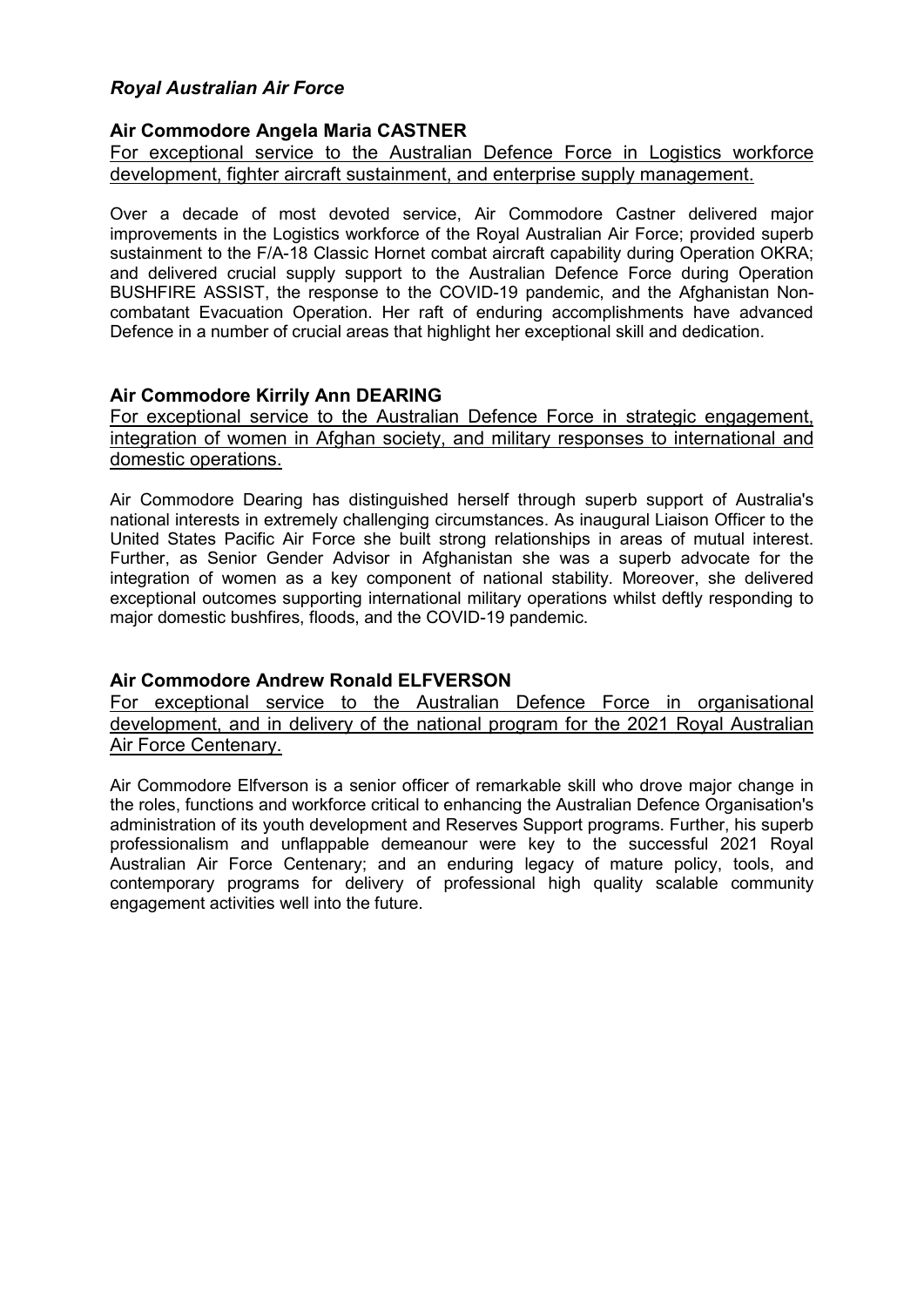## **Group Captain Lindley James GHEE OAM**

For exceptional service implementing change management in successive postings across the Royal Australian Air Force and Joint education and training communities.

Group Captain Ghee demonstrates exceptional change management and leadership acumen. Over many postings, he has substantially improved the performance and efficiency of Defence units through outstanding leadership, influence and thoroughness. Recently, he played a key role, exhibiting extraordinary leadership in the significant restructure of the Australian Defence College resulting in the formation of the Australian War College. His achievements have led to long lasting benefits to Air Force and the Joint Force, particularly in capability management and officer education.

# **MEDAL (OAM) OF THE ORDER OF AUSTRALIA IN THE MILITARY DIVISION**

# *Royal Australian Navy*

### **Warrant Officer Thomas Stuart COSTELLO**

For meritorious service to the Submarine and Surface Forces as a Warrant Officer supporting improved workplace relationships, technical mastery and empowerment.

Warrant Officer Costello's outstanding contribution as the Warrant Officer Marine Technician in Submarine Sea Training Group and as Command Warrant Officer to three Major Fleet Units has been inspirational. His attention to detail and leadership directly benefitted Submarine and Surface Force ships' companies on operational deployments, ensuring morale and welfare were highest amongst leadership considerations. His devotion to his crew and the Command team, directly contributed to the high operational capability of these units.

### **Chief Petty Officer Daniel John ELLIOTT**

For meritorious service as a Royal Australian Navy Clearance Diver within Tactical Assault Group - East, 2nd Commando Regiment, during the period March 2004 to January 2020.

Chief Petty Officer Elliott's tenure within Australian Special Operations Command was characterised by extreme devotion to duty and exceptional service. During five separate appointments spanning 16 years, he delivered exceptional operational outcomes in the field of domestic maritime hostage recovery, and maritime counter-terrorism operating procedure development. As a pioneer of Special Operation Command's Clearance Diver capability, his influence over the current sub-surface capability within Tactical Assault Group - East has been significant.

### **Warrant Officer Graeme John GIBNEY**

### For meritorious performance of duty as a Senior Enlisted leader in the Australian Defence Force.

Warrant Officer Gibney's career has been hallmarked by selfless devotion to duty; and the application of exceptional technical skill, expertise and leadership. He demonstrated outstanding personal character, judgement and commitment in supporting Defence members through periods of personal crisis and complexity. During his extended service, he has contributed both to Australia's national security and to the leadership and care of Defence personnel.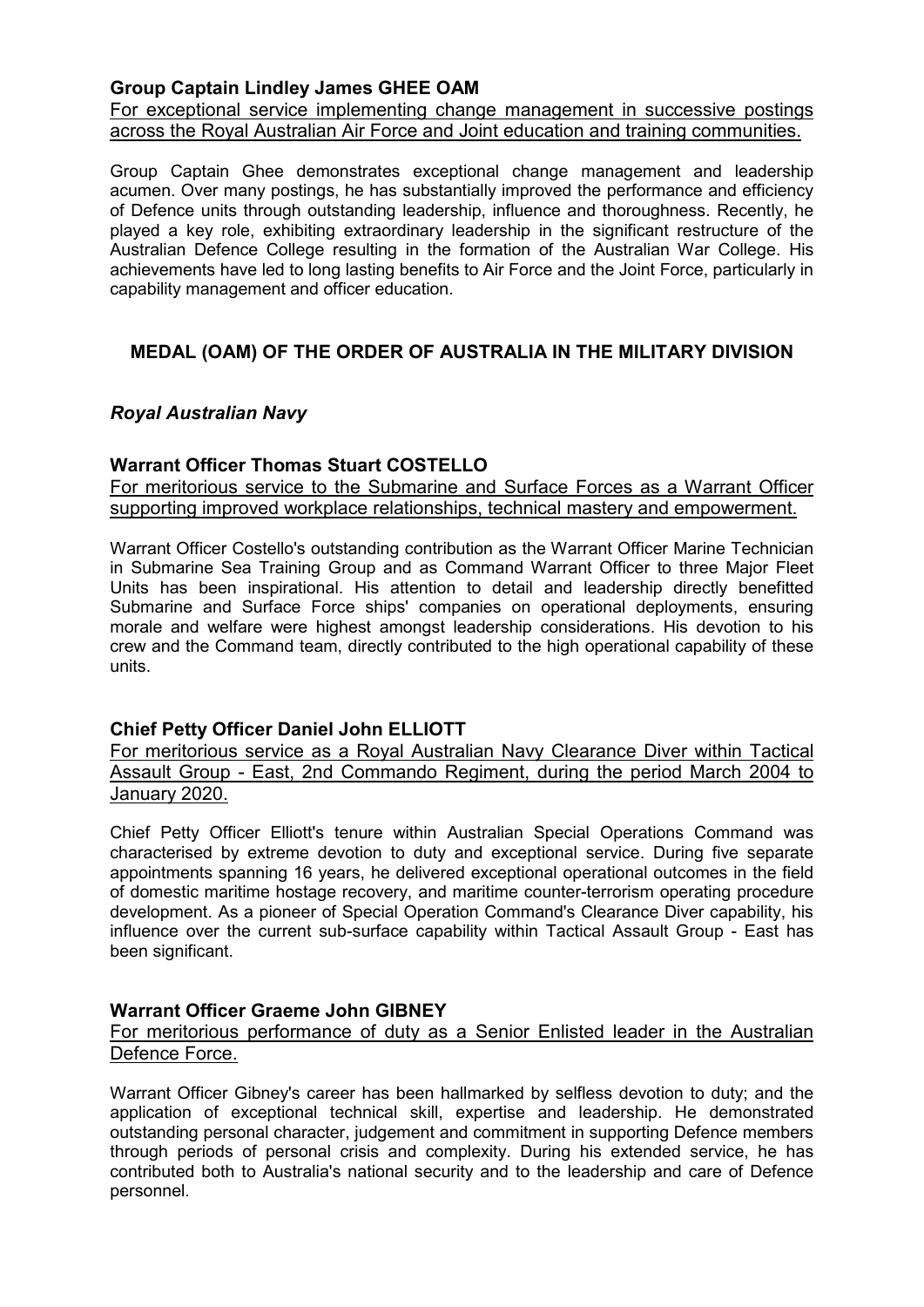# **Captain Gavin John IRWIN RAN**

For meritorious performance of duty as the Superintendent Garden Island Dockyard Precinct.

Through his management, professional experience and technical knowledge Captain Irwin made outstanding contributions to the transformation and modernisation of shore based facilities at the Garden Island Dockyard Precinct and other establishments across Australia. His successful planning and management of critical wharf improvements, and the remediation plan for the Captain Cook Graving Dock directly support Navy's operational capabilities.

### **Lieutenant Commander Michael Desmond WOODS RAN (Retd)**

For meritorious service in support of current and ex-serving Navy People and their families.

Lieutenant Commander Woods' efforts contributed to the education of Royal Australian Navy officers, the support of Navy People and their families during stressful times of repatriation back into the civilian workforce and during their bereavement. Additionally he has contributed to the recording of the Navy's History and the expansion and knowledge of that history within the wider Australian community.

# *Australian Army*

#### **Warrant Officer Class Two B**

For meritorious service within Special Operations Command as a Senior Instructor and Company Sergeant Major

Warrant Officer Class Two B displayed meritorious performance at the Defence Special Operations Training and Education Centre and the 2nd Commando Regiment. He made exceptionally meritorious contributions to both units as a change agent, cultural reformer and mentor during periods of significant structural changes and capability adjustments. His meritorious achievement reflects great credit upon himself and is in keeping with the finest traditions of the Australian Army and the Australian Defence Force.

### **Warrant Officer Class One Bradley Scott BARGENQUAST**

For meritorious service as the Regimental Sergeant Major of the 11th Combat Service Support Battalion, 1st Combat Signal Regiment and Royal Military College - Duntroon.

Warrant Officer Class One Bargenquast has made an outstanding contribution to the development and training of Army's leaders during his service as a Regimental Sergeant Major. The example he sets through his commitment to living Our Values and Good Soldiering and his remarkable ability to influence all ranks has made a positive impact on a generation of Army's future leaders. An exemplary soldier and exceptional leader, his dedication and professionalism as a Regimental Sergeant Major are in the finest traditions of the Australian Army and the Australian Defence Force.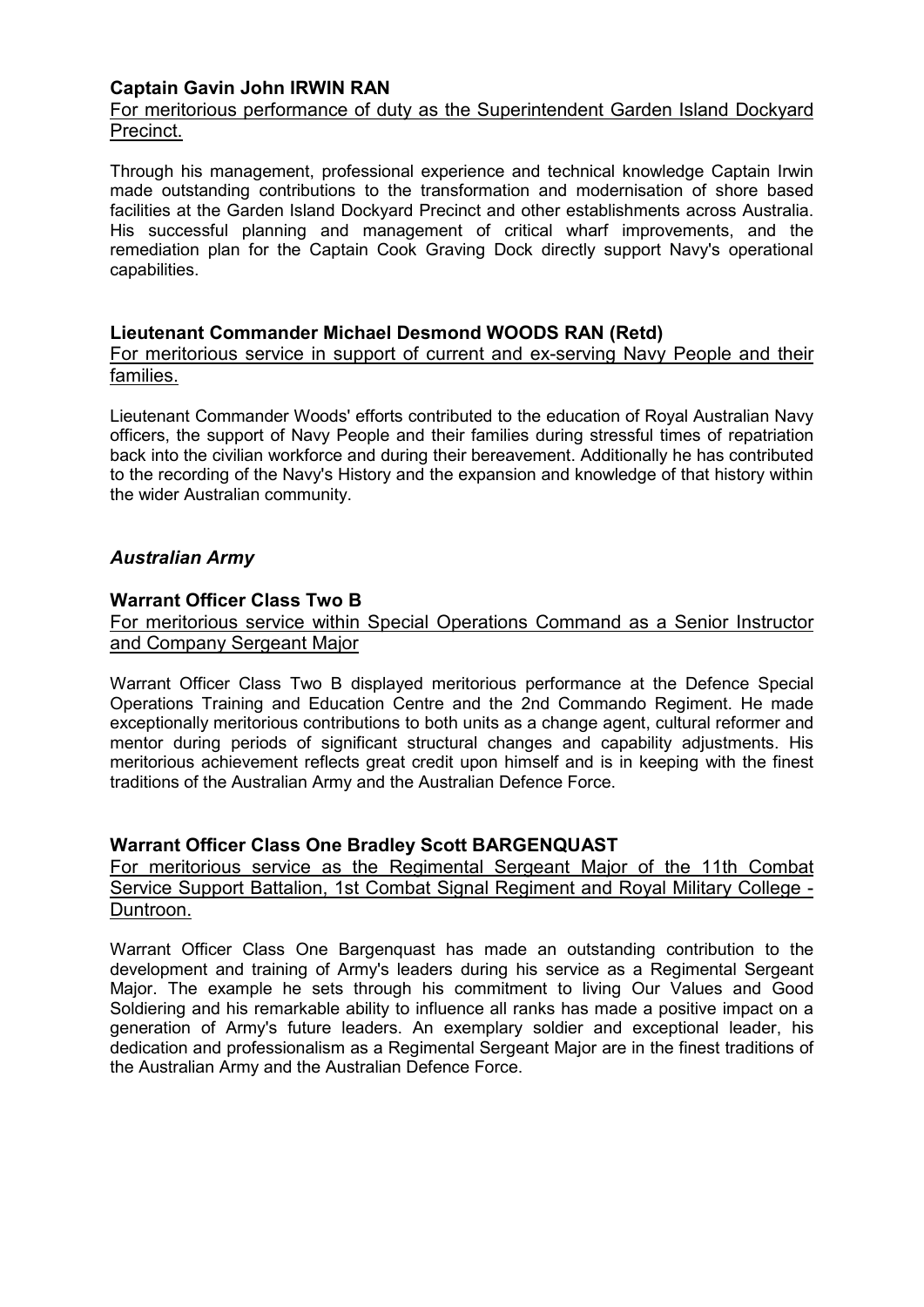# **Major Gary Raymond EDWARDS**

For meritorious performance of duty as the Officer Commanding Maritime Wing and Second in Command of both the Army School of Transport and Second in Command 10th Force Support Battalion.

Major Edwards has made outstanding contributions to Army through his dedication to watercraft capability, governance reform and cultural enhancement. His meritorious devotion has ensured the highest standards of governance within two diverse and dispersed units. His commitment and selflessness lead to cultural improvements and enhanced relations between serving personnel and youth and indigenous organisations within the Townsville community. His efforts have made a lasting impact on unit governance standards, morale and the reputation of Army within the community.

# **Warrant Officer Class Two Cameron Joseph ELLIOTT**

For meritorious service as an Explosives Detection Dog Chief Trainer, Explosives Detection Dog Capability Manager and Sergeant Major - Warrant Officer Training.

Warrant Officer Class Two Elliott's application of subject matter expertise, leadership and selfless dedication have been instrumental in the development of the Explosive Detection Dog capability in Australia and regionally. His commitment and sustained achievements as the School of Military Engineering's Explosives Detection Dog Chief Trainer, Capability Manager and Sergeant Major - Warrant Officer Training are of the highest order and are in keeping with the finest traditions of the Corps of Royal Australian Engineers, the Australian Army and the Australian Defence Force.

# **Warrant Officer Class One Jason Richard HARTLEY**

For meritorious performance of duty in petroleum operations and operational force generation for the Australian Army.

Warrant Officer Jason Hartley has contributed significantly to the advancement of the petroleum trade and its operations in the Australian Army. His efforts have resulted in measurable improvements to operational effectiveness and have positively shaped the future Defence fuel capability. His trade mastery, mentorship and dedication have underpinned a consistent and exceptional performance that has positively impacted his trade over many years. His contributions bring immense credit upon him and are aligned to the finest traditions of the Australian Army.

# **Warrant Officer Class One Scott Andrew RUTLAND**

For meritorious service and exceptional commitment to the continuous advancement of Military Personnel Administration.

Warrant Officer Rutland has provided sustained meritorious service over many years. In operational theatres and domestically, he has been instrumental in modernising Australian Defence Force human resource information systems. He has combined his deep pay and administration expertise with exceptional data and analysis skills. This combination has significantly enhanced Military Personnel Administration and enabled the Army to make data-enabled strategic workforce management decisions.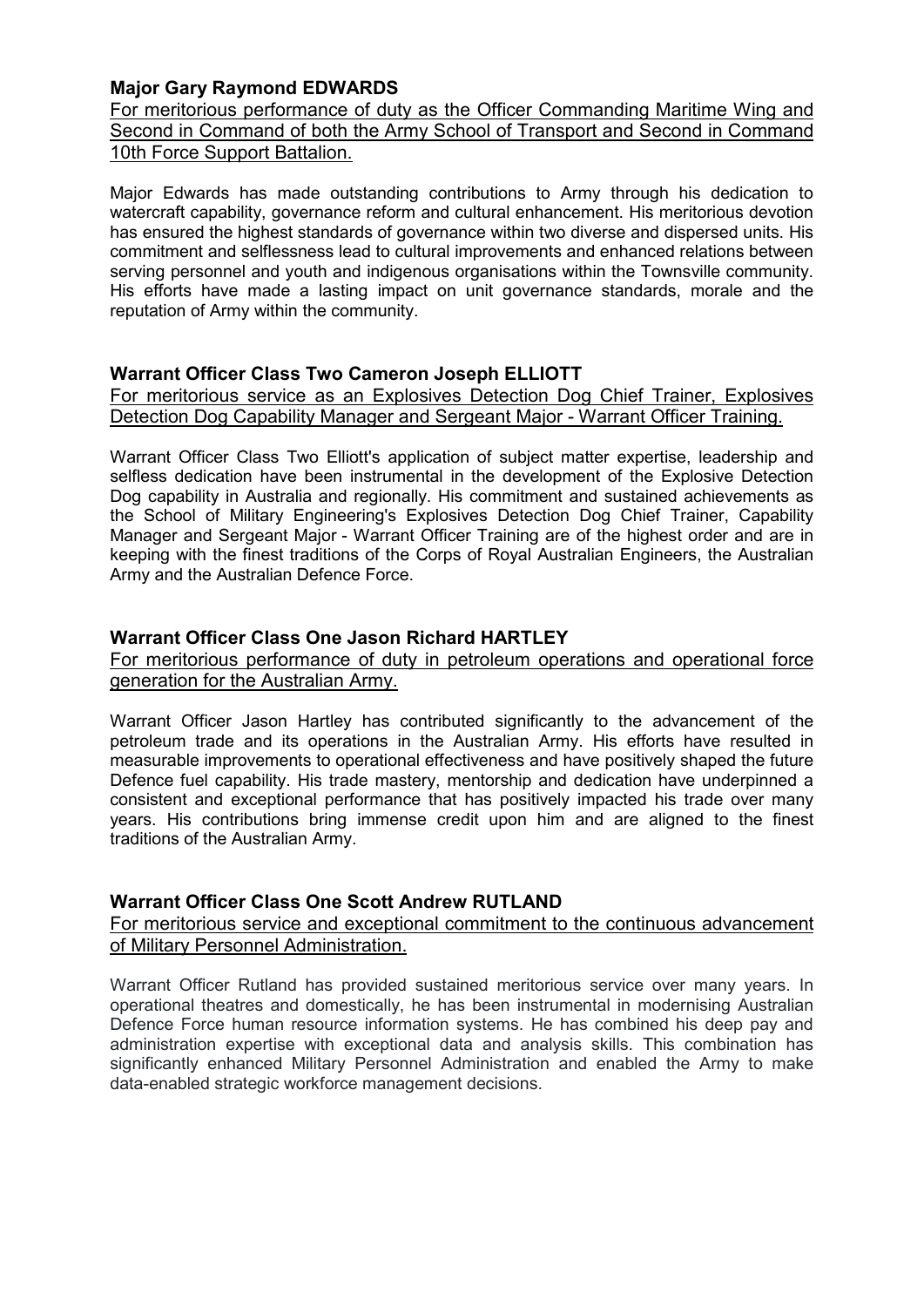# **Warrant Officer Class One S**

# For meritorious service to the Australian Army as a Warrant Officer and Regimental Sergeant Major.

Warrant Officer S displayed meritorious performance of duty in a number of roles across the Australian Special Operations Capability. As a career manager, his meritorious performance of duty ensured a sustainable future for Australian Special Operations Command. As the senior soldier in the Special Air Service Regiment he provided outstanding leadership during the most challenging period of the Regiment's history. Warrant Officer S's meritorious service is in keeping with the finest traditions of the Special Operations Command, Australian Army and the Australian Defence Force.

# **Warrant Officer Class One Kirstin Arina TANNER**

For meritorious service as the Company Sergeant Major 11th Close Heath Company, and as the Regimental Sergeant Major of the 1st Close Health Battalion and the 1st Combat Service Support Battalion.

Warrant Officer Tanner displayed exceptional commitment, professionalism and leadership in regimental appointments within Army's close health and combat service support capabilities over many years. She consistently demonstrated outstanding commitment, competence, initiative and leadership in all aspects of her duties. Her sustained meritorious service has positively impacted soldiers, improving retention of critical close health and combat service support capabilities within Forces Command.

# **Warrant Officer Class One Michael Leonard WATERS**

For meritorious service in senior Artificer Sergeant Major roles inside Army Headquarters and Special Operations Command.

Warrant Officer Class One Waters has demonstrated exceptional performance in multiple senior Artificer Sergeant Major appointments. His leadership and expertise has enhanced Defence's ability to meet current and future land capability requirements. A dedication to mentoring has ensured the next generation of engineers and maintainers are equipped to support the deployment of military power. His performance has been of the highest order and in keeping with the finest traditions of the Australian Army and the Australian Defence Force.

# *Royal Australian Air Force*

### **Warrant Officer Sean Andrew McCLURE**

For meritorious service to the Australian Defence Force Remotely Piloted Aircraft Systems operations, and in MQ-9B Sky Guardian capability development.

Warrant Officer McClure's extraordinary dedication to the establishment of Remotely Piloted Aircraft Systems capability within Royal Australian Air Force has seen him become the most qualified operator and instructor, bringing technical ability, superior expertise, conspicuous leadership, and outstanding dedication, including multiple operational tours on Operations SLIPPER, INHERENT RESOLVE and SHADER. His superb contribution and selfless devotion over a decade of exceptional service has significantly enhanced the operational performance and development of Australia's future uncrewed systems.